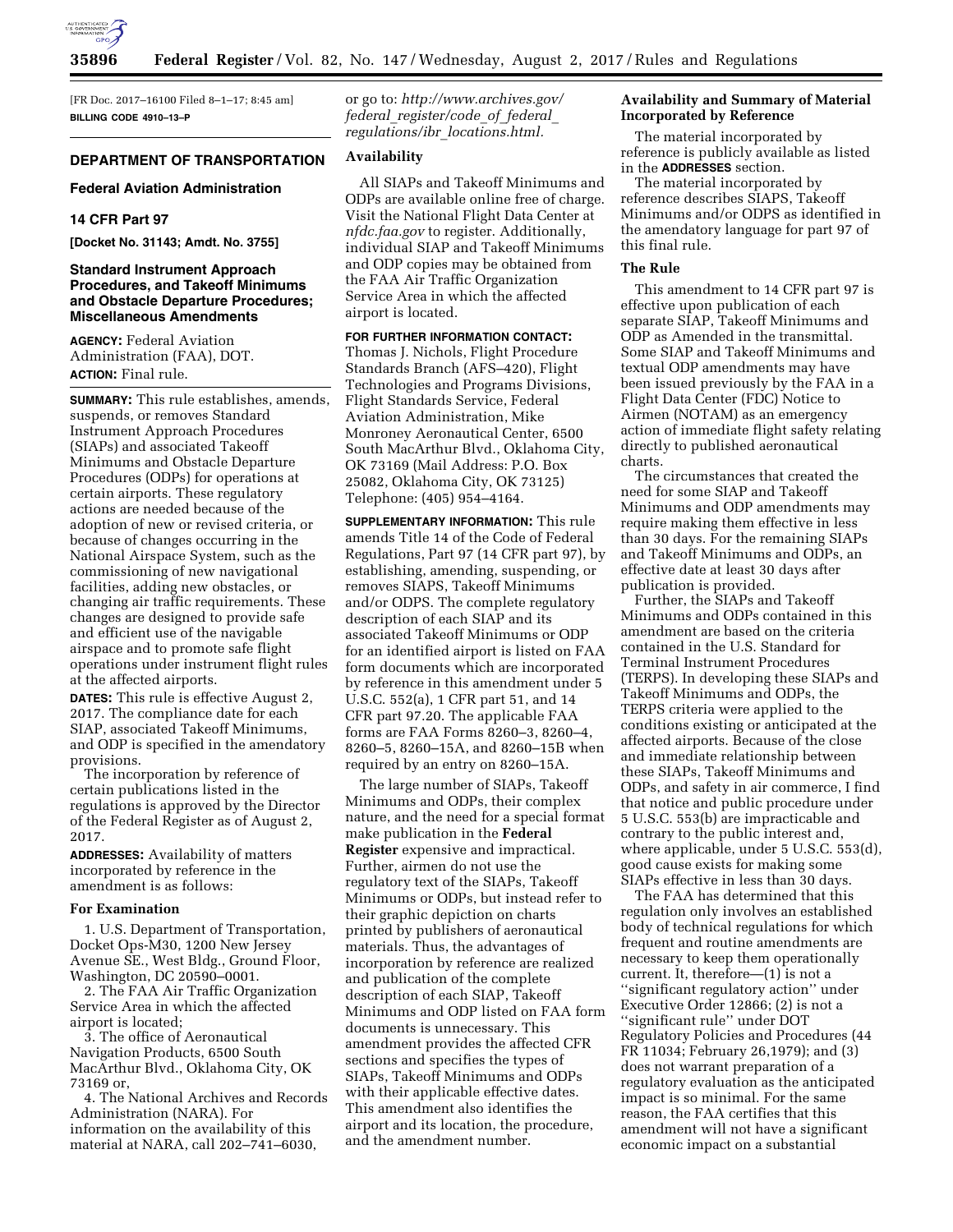number of small entities under the criteria of the Regulatory Flexibility Act.

## **List of Subjects in 14 CFR Part 97**

Air traffic control, Airports, Incorporation by reference, Navigation (air).

Issued in Washington, DC, on June 30, 2017.

## **John S. Duncan,**

*Director, Flight Standards Service.* 

## **Adoption of the Amendment**

Accordingly, pursuant to the authority delegated to me, Title 14, Code of Federal Regulations, Part 97 (14 CFR part 97) is amended by establishing, amending, suspending, or removing Standard Instrument Approach Procedures and/or Takeoff Minimums and Obstacle Departure Procedures effective at 0901 UTC on the dates specified, as follows:

# **PART 97—STANDARD INSTRUMENT APPROACH PROCEDURES**

■ 1. The authority citation for part 97 continues to read as follows:

**Authority:** 49 U.S.C. 106(f), 106(g), 40103, 40106, 40113, 40114, 40120, 44502, 44514, 44701, 44719, 44721–44722.

■ 2. Part 97 is amended to read as follows:

### **Effective 17 August 2017**

- Barrow, AK, Wiley Post-Will Rogers Memorial, ILS OR LOC RWY 7, Amdt 1
- Barrow, AK, Wiley Post-Will Rogers
- Memorial, LOC BC RWY 25, Amdt 1 Barrow, AK, Wiley Post-Will Rogers
- Memorial, VOR RWY 25, Amdt 1 Dillingham, AK, Dillingham, LOC RWY
- 19, Amdt 7 Dillingham, AK, Dillingham, RNAV (GPS) RWY 19, Amdt 3
- Wainwright, AK, Wainwright, NDB RWY 5, Amdt 1A, CANCELED
- Wainwright, AK, Wainwright, NDB RWY 23, Amdt 1, CANCELED
- Anniston, AL, Anniston Rgnl, Takeoff
- Minimums and Obstacle DP, Amdt 7 Corning, AR, Corning Muni, RNAV
- (GPS) RWY 18, Orig-B Corning, AR, Corning Muni, RNAV (GPS) RWY 36, Orig-B
- Corning, AR, Corning Muni, VOR–A, Amdt 2B
- Magnolia, AR, Ralph C Weiser Field, RNAV (GPS) RWY 18, Orig-A
- Magnolia, AR, Ralph C Weiser Field, RNAV (GPS) RWY 36, Amdt 1A
- Arcata/Eureka, CA, California Redwood Coast—Humboldt County, Takeoff Minimums and Obstacle DP, Amdt 8
- Ontario, CA, Ontario Intl, ILS OR LOC RWY 26L, ILS RWY 26L (CAT II), ILS RWY 26L (CAT III), Amdt 8
- Ontario, CA, Ontario Intl, ILS OR LOC RWY 26R, Amdt 5
- Vacaville, CA, Nut Tree, Takeoff
- Minimums and Obstacle DP, Amdt 5 Immokalee, FL, Immokalee Rgnl, RNAV (GPS) RWY 9, Amdt 1
- Immokalee, FL, Immokalee Rgnl, RNAV (GPS) RWY 18, Amdt 1
- Immokalee, FL, Immokalee Rgnl, RNAV (GPS) RWY 27, Amdt 1
- Immokalee, FL, Immokalee Rgnl, RNAV (GPS) RWY 36, Amdt 1
- Immokalee, FL, Immokalee Rgnl, Takeoff Minimums and Obstacle DP, Amdt 2
- Immokalee, FL, Immokalee Rgnl, VOR RWY 18, Amdt 7
- West Palm Beach, FL, Palm Beach Intl, RNAV (GPS) X RWY 28R, Orig-A
- Fort Stewart (Hinesville), GA, Wright AAF (Fort Stewart)/Midcoast Rgnl, RNAV (GPS) RWY 33R, Amdt 1
- Macon, GA, Middle Georgia Rgnl, ILS OR LOC RWY 5, ILS RWY 5 (SA CAT I), ILS RWY 5 (SA CAT II), Amdt 3
- Macon, GA, Middle Georgia Rgnl, RNAV (GPS) RWY 5, Amdt 3
- Caldwell, ID, Caldwell Industrial, NDB RWY 30, Amdt 1B, CANCELED
- Mc Call, ID, Mc Call Muni, PEPUC TWO, Graphic DP
- Peoria, IL, General Downing—Peoria Intl, ILS OR LOC RWY 4, ILS RWY 4 (SA CAT I), ILS RWY 4 (SA CAT II), Amdt 3
- Indianapolis, IN, Indianapolis Rgnl, ILS OR LOC RWY 25, Amdt 3
- Gonzales, LA, Louisiana Rgnl, RNAV (GPS) RWY 35, Orig
- Gaithersburg, MD, Montgomery County Airpark, VOR RWY 14, Amdt 3A, CANCELED
- Indian Head, MD, Maryland, RNAV (GPS) RWY 2, Amdt 1A
- Berrien Springs, MI, Andrews University Airpark, RNAV (GPS) RWY 13, Orig
- Berrien Springs, MI, Andrews University Airpark, RNAV (GPS) RWY 31, Orig
- Berrien Springs, MI, Andrews University Airpark, VOR–A, Orig, CANCELED
- Minneapolis, MN, Anoka County-Blaine (Janes Field), ILS OR LOC RWY 27, Orig-B
- Minneapolis, MN, Anoka County-Blaine (Janes Field), RNAV (GPS) RWY 9, Orig-E
- Minneapolis, MN, Anoka County-Blaine (Janes Field), RNAV (GPS) RWY 18, Orig-E
- Minneapolis, MN, Anoka County-Blaine (Janes Field), RNAV (GPS) RWY 27, Orig-C
- Minneapolis, MN, Anoka County-Blaine (Janes Field), Takeoff Minimums and Obstacle DP, Amdt 5B
- Minneapolis, MN, Anoka County-Blaine (Janes Field), VOR RWY 9, Amdt 12C
- Walker, MN, Walker Muni, RNAV (GPS) RWY 15, Amdt 2
- Walker, MN, Walker Muni, RNAV (GPS) RWY 33, Amdt 2
- Kansas City, MO, Charles B Wheeler Downtown, ILS OR LOC RWY 3, Amdt 5
- Kansas City, MO, Charles B Wheeler Downtown, ILS OR LOC RWY 19, Amdt 24
- Kansas City, MO, Charles B Wheeler Downtown, RNAV (GPS) RWY 3, Amdt 3
- Kansas City, MO, Charles B Wheeler Downtown, RNAV (GPS) RWY 19, Amdt 1
- Kansas City, MO, Charles B Wheeler Downtown, RNAV (GPS) RWY 21, Amdt 2
- Kansas City, MO, Charles B Wheeler Downtown, Takeoff Minimums and Obstacle DP, Amdt 4
- St Louis, MO, St Louis Lambert Intl, ILS OR LOC RWY 6, Amdt 1F
- St Louis, MO, St Louis Lambert Intl, ILS OR LOC RWY 11, ILS RWY 11 (CAT II), ILS RWY 11 (CAT III), Orig-D
- St Louis, MO, St Louis Lambert Intl, ILS OR LOC RWY 12L, ILS RWY 12L (CAT II), ILS RWY 12L (CAT III), Amdt 6B
- St Louis, MO, St Louis Lambert Intl, ILS OR LOC RWY 24, Amdt 46B
- St Louis, MO, St Louis Lambert Intl, ILS OR LOC RWY 29, Amdt 1D
- St Louis, MO, St Louis Lambert Intl, ILS OR LOC RWY 30R, ILS RWY 30R (CAT II), ILS RWY 30R (CAT III), Amdt 10C
- St Louis, MO, St Louis Lambert Intl, RNAV (GPS) RWY 6, Amdt 1C
- St Louis, MO, St Louis Lambert Intl, RNAV (GPS) RWY 24, Amdt 1C
- St Louis, MO, St Louis Lambert Intl, RNAV (GPS) Y RWY 11, Orig-C
- St Louis, MO, St Louis Lambert Intl, RNAV (GPS) Y RWY 12L, Amdt 2C
- St Louis, MO, St Louis Lambert Intl, RNAV (GPS) Y RWY 29, Orig-D
- St Louis, MO, St Louis Lambert Intl, RNAV (GPS) Y RWY 30R, Amdt 1E
- St Louis, MO, St Louis Lambert Intl, RNAV (RNP) Z RWY 11, Orig-B
- St Louis, MO, St Louis Lambert Intl,
- RNAV (RNP) Z RWY 12L, Orig-B St Louis, MO, St Louis Lambert Intl,
- RNAV (RNP) Z RWY 29, Orig-B St Louis, MO, St Louis Lambert Intl,
- RNAV (RNP) Z RWY 30R, Orig-B
- Wilmington, NC, Wilmington Intl, ILS Y OR LOC RWY 6, Amdt 2B
- Wilmington, NC, Wilmington Intl, ILS Y OR LOC RWY 24, ILS Y RWY 24 (SA CAT I), ILS Y RWY 24 (SA CAT II), Amdt 2
- Wilmington, NC, Wilmington Intl, ILS Y OR LOC RWY 35, Amdt 22C
- Wilmington, NC, Wilmington Intl, ILS Z RWY 6, Orig-B